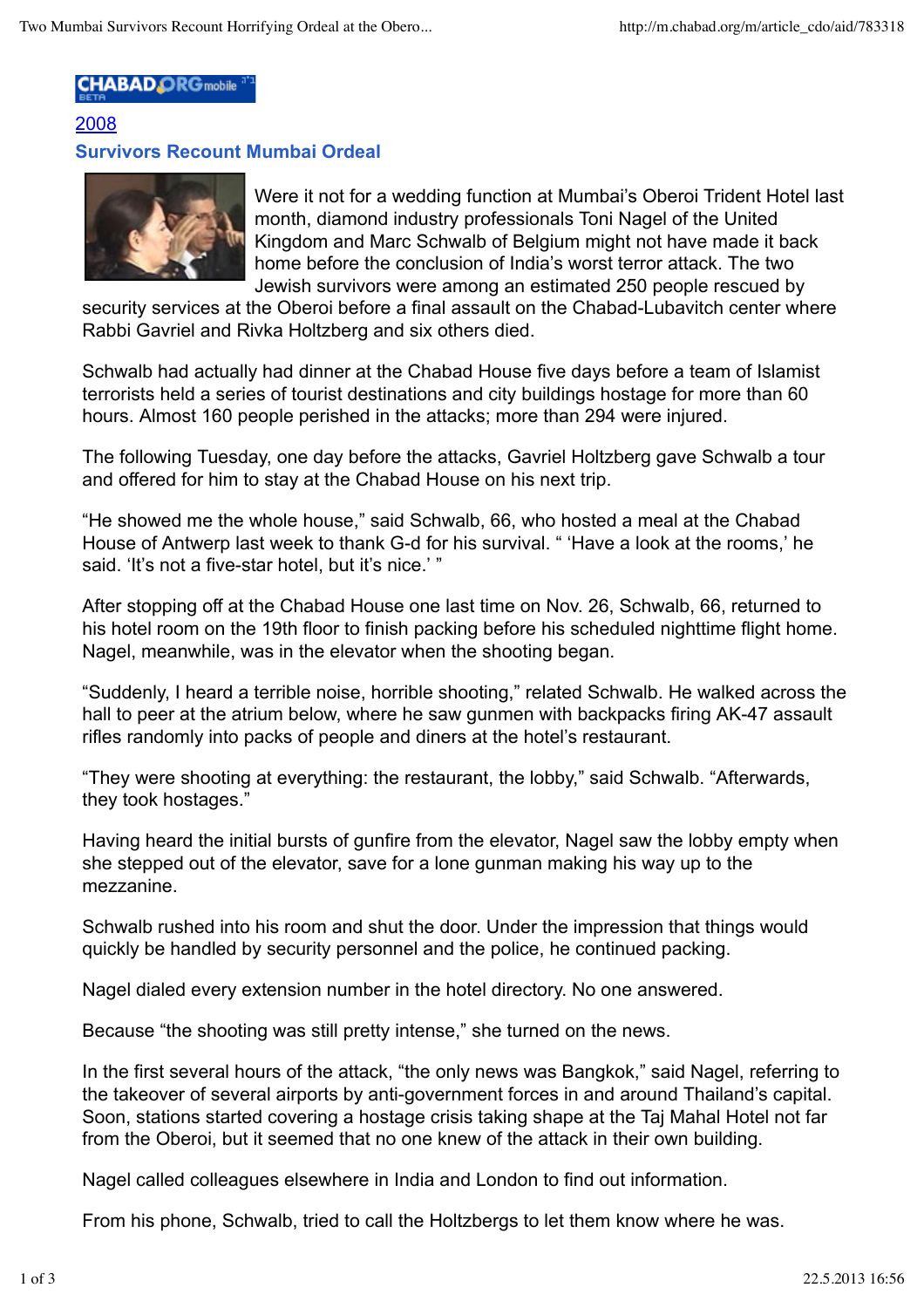"I realized later when I saw" the Chabad House on the television that the building was also taken over by terrorists.

"I didn't know when I said goodbye to Rav Gavriel, that it would be forever," he said, choked up by tears. "It's terrible, terrible."



## **Waiting in the Dark**

With no let up in the shooting, each barricaded the door. When smoke from fires either set by the terrorists or caused by one of several exploding grenades began pouring under the door, Nagel doused her curtains with water.

"But the smoke got thicker and thicker," she said.

Well into the second day of the crisis, Schwalb decided to break some side windows. It took considerable effort, but he was finally able to lean out and breathe some fresh air.

By now, the news was broadcasting the attack in the Oberoi and Nagel dialed a help number that flashed across the screen. **READ.ORG** Thinking she was calling the police, she gave over her name

The Oberoi Trident Hotel

and room number, all over the sound of the fire alarm in the room.

"They kept asking questions," she said, "it wasn't very helpful."

Soon, she realized that she was actually speaking to the news station, which was broadcasting her own voice on television.

"I was trying to keep my wits about me," said Nagel. "I was thinking this might take along time. Do I have water? Do I have food?"

She managed to sleep a little.

"If I didn't sleep, I wouldn't have strength," she said. "I didn't know how long the adrenalin would last."

Nagel used the time to talk on her cell phone to her husband and two sons, aged seven and nine.

"I spoke in a very calm, relaxed way," said Nagel. "I didn't want to panic anyone. I didn't want to be dramatic.

Schwalb spoke with his wife, who called the Belgian consul.

"I was scared to death," said Schwalb. "The first time I was scared was when the hotel was on fire and the room filled with smoke.

"The second time was three in the morning, when I saw the hostages taken on T.V. I didn't know where, probably on the 18th floor."

Late the next day, military commandos banged on guests' doors.